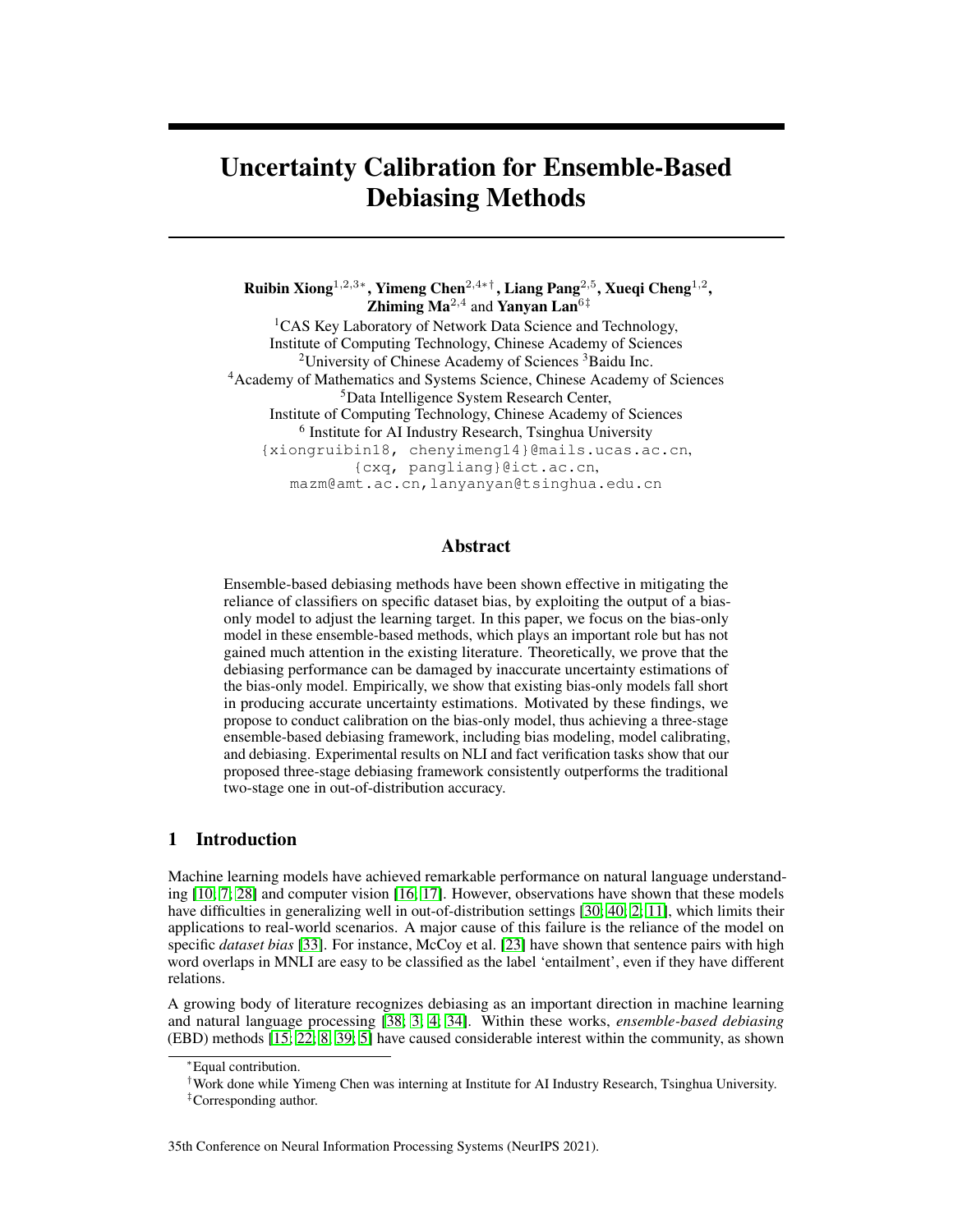promising improvements on the out-of-distribution performance. EBD methods, e.g., PoE [\[8\]](#page-9-4), DRiFt [\[15\]](#page-10-5), and Inverse-Reweight [\[39\]](#page-12-1), usually adopt a two-stage framework. Firstly, a biased predictor is trained based on the bias features only, namely the *bias-only model*. Its output is then utilized to adjust the learning target of the *main model* by using different ensembling strategies. Previous works are mainly limited to designing different ensembling strategies, without considering the bias-only model, which clearly plays an essential role in the whole process.

In this paper, we focus on investigating the bias-only model in the EBD methods. We theoretically reveal that the quality of the predictive uncertainty estimation given by the bias-only model is crucial for the debiasing performance of EBD methods. Specifically, we prove that the out-of-distribution accuracy of the debiased model is monotonically decreasing with the calibration error of the bias-only model when such error exceeds a threshold<sup>[4](#page-1-0)</sup>. Moreover, by theoretically analyzing the decline of in-distribution performance caused by debiasing, we show the existence of the case when uncertainty calibration can also mitigate such a side-effect. Empirically, we show that bias-only models employed by existing methods on both natural language inference and fact verification tasks fail to produce accurate uncertainty estimations. These findings indicate the critical role of the calibration property of current bias-only models for further improvement of EBD methods.

Motivated by the theoretical analysis and empirical study, we introduce an additional calibration stage into the previous EBD methods. In this stage, the bias-only model is calibrated with modelagnostic calibration methods to obtain more accurate predictive uncertainty estimation. Specifically, two typical calibration methods are used in this paper, i.e. temperature scaling [\[12\]](#page-10-7) and Dirichlet calibration [\[19\]](#page-10-8). After that, the calibrated bias-only model is used to train the main model with off-the-shelf ensembling strategies. In this way, we extend the traditional two-stage EBD framework to a three-stage one, including bias Modeling, model Calibrating, and Debiasing, named MoCaD for short.

To demonstrate the effectiveness of our proposed framework, we conduct experiments on four challenging benchmarks for two NLU tasks, i.e. natural language inference and fact verification. Experimental results show that our framework significantly improves the out-of-distribution performance, as compared with the traditional two-stage one. Moreover, our theoretical results are well verified by the empirical observations in real scenarios.

Our main contributions can be summarized as the following three folds.

- We explore, both theoretically and empirically, the effect of the bias-only model in the EBD methods. Consequently, a critical problem is revealed: existing bias-only models are poorly calibrated, which will hurt the debiasing performance.
- We propose a model-agnostic three-stage EBD framework to tackle the above problem.
- We conduct extensive experiments on four challenging datasets for two different tasks, and experimental results show the superiority of our proposed framework as against the traditional two-stage one.

## 2 Related Work

Dataset Bias. Various biases have been found in different NLU benchmarks. For example, models with partial input can perform much better than majority-class baselines in NLI and fact verification datasets [\[13;](#page-10-9) [27;](#page-11-5) [30\]](#page-11-1). Many multi-hop questions can be solved by just using single-hop models in the recent multi-hop QA datasets [\[24;](#page-11-6) [6\]](#page-9-6). Similar phenomena have been observed in many other tasks, such as reading comprehension [\[18\]](#page-10-10) and visual question-answering [\[1\]](#page-9-7). Many models have used such superficial cues to achieve remarkable performance instead of capturing the underlying intrinsic principles in these biased datasets, leading to poor generalization on out-of-distribution datasets, when the relation of bias features and labels are changed [\[23;](#page-10-4) [30;](#page-11-1) [21\]](#page-10-11).

Ensemble-based debiasing (EBD) methods. EBD methods are a kind of model-agnostic debiasing method to reduce the reliance of models on specific dataset bias. In these methods, a bias-only

<span id="page-1-0"></span><sup>&</sup>lt;sup>4</sup>This condition is more general when the ground truth labeling based on the signal features has low certainty. Such cases exist in natural language understanding (NLU) tasks, where the ground-truth label for a sample is not unique but inherently forms a distribution, as shown by recent empirical studies [\[26;](#page-11-7) [25\]](#page-11-8). That is why we focus our empirical study on NLU tasks.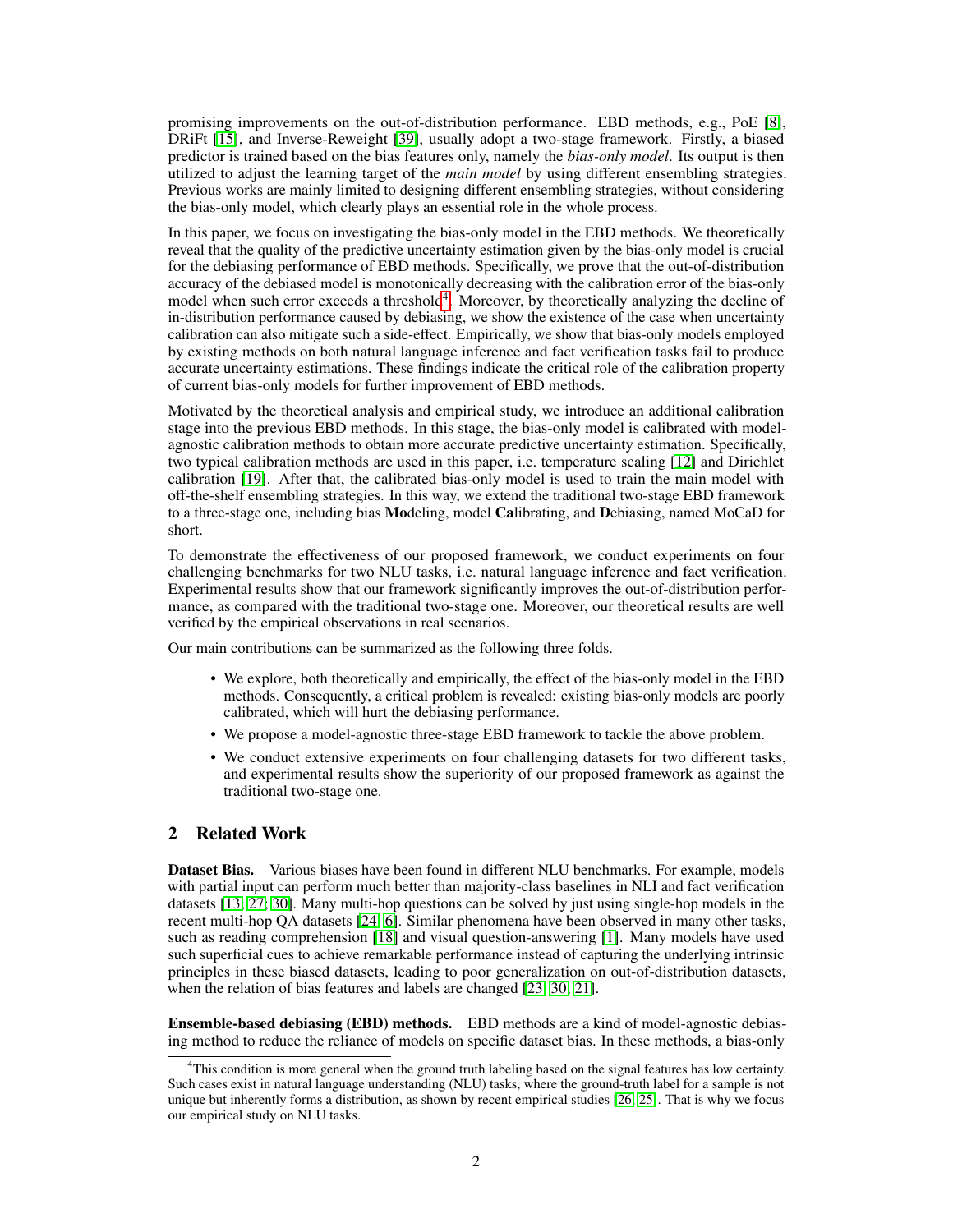model is used to assist the debiasing training of the main model. Most EBD methods, e.g., PoE [\[8\]](#page-9-4), DRiFt [\[15\]](#page-10-5), and Inverse-Reweight [\[39\]](#page-12-1), can be formalized as a two-stage framework. It is commonly assumed that the dataset bias is known a-priori. In the first stage, the bias-only model is trained to capture the dataset bias by leveraging the pre-defined bias features. Then the bias-only model is used to adjust the learning target of the main model with different ensembling strategies. Recently, some works start to improve the EBD methods by exploring the bias-only models. For example, Utama et al. [\[35\]](#page-11-9), Sanh et al. [\[29\]](#page-11-10), and Clark et al. [\[9\]](#page-9-8) focus on relaxing the basic assumption of many EBD methods, i.e., the dataset bias is known a-priori. They exploit different prior knowledge to obtain bias-only models, e.g., models that shallow [\[35\]](#page-11-9) or with limited capacity [\[29;](#page-11-10) [9\]](#page-9-8) are considered to be biased. Unlike these works, we theoretically study the essential effect of the bias-only model on the final debiasing performance and show how to improve it in the algorithm design process. Please note that some works [\[22;](#page-10-6) [9\]](#page-9-8) have been proposed to jointly learn the bias-only model and the debiased main model in an end-to-end manner. However, Since it is difficult to quantify the impact of the bias-only model in this scheme, we mainly focus on the typical two-stage methods [\[8;](#page-9-4) [15;](#page-10-5) [39;](#page-12-1) [35;](#page-11-9) [29\]](#page-11-10).

## <span id="page-2-0"></span>3 Formalization of EBD Methods

In this section, we formalize EBD methods with an introduction to some related notations. Consider a general classification task, where the target is to map an input value  $x \in \mathcal{X}$  of an input random variable X to a target label  $y \in Y$  of a target random variable Y. We denote features of x that have invariant relations with the label as signal  $x^s$ , e.g., the sentiment words in sentiment analysis. Conversely, features whose correlation with label  $Y$  is spurious and prone to change in the outof-distribution setting are denoted as bias  $x^b$ , e.g., the length of input sentences in the NLU tasks. The corresponding random variables are respectively denoted as  $\tilde{X}^S$  and  $X^B$ . Now suppose that on a training dataset D where  $(X, Y) \sim \mathbb{P}_p(X \times \mathcal{Y}), X^B$  and Y are spuriously correlated. The goal of debiasing is to learn a classifier that models  $\mathbb{P}_{\mathcal{D}}(Y | X^S)$  with invariant out-of-distribution performance.

The following decomposition forms the theoretical basis for EBD methods: for  $\forall x \in \mathcal{X}$ , with its corresponding features  $X^B = x^b, X^S = x^s$ ,

$$
\mathbb{P}_{\mathcal{D}}(Y|X=x) \propto \mathbb{P}_{\mathcal{D}}(Y|X^B=x^b)\mathbb{P}_{\mathcal{D}}(Y|X^S=x^s)\frac{1}{\mathbb{P}_{\mathcal{D}}(Y)},\tag{1}
$$

where  $\mathbb{P}_{\mathcal{D}}(Y | X^B = x^b)$  is the conditional probability distribution of Y given the value of bias features  $X^B$ ,  $\mathbb{P}_{\mathcal{D}}(Y | X^S = x^s)$  represents the true principle we would like to learn, and  $\mathbb{P}_{\mathcal{D}}(Y | X = x)$  is the conditional distribution of  $Y$  given all features, which is usually approximated by directly applying statistical machine learning methods on the training data. This decomposition can be deduced under the constraint that  $X^S \perp \perp X^B|Y$ , as shown in [\[8;](#page-9-4) [15;](#page-10-5) [9\]](#page-9-8). We further prove that it also holds with the assumptions in [\[39\]](#page-12-1) (See the appendix). The theoretical analysis in this paper is conducted based on the same constraint as in [\[8;](#page-9-4) [15;](#page-10-5) [9\]](#page-9-8).

From this decomposition, the true principle  $\mathbb{P}_{\mathcal{D}}(Y | X^S)$  can be achieved by adjusting the learning target with  $\mathbb{P}_{\mathcal{D}}(Y | X^B)$ . This is exactly the basic idea of EBD methods.

Most EBD methods belong to a two-stage framework. In the first stage, a bias-only model  $f_B : \mathcal{X} \to$  $\mathbb{R}^{|\mathcal{Y}|}$  is trained to approximate  $\mathbb{P}_{\mathcal{D}}(Y | X^B)$ . Then it is employed to adjust the learning target in a direct or indirect way. Direct methods such as Inverse-Reweight [\[39\]](#page-12-1) reweight the distribution by the inverse of the probability induced by the bias-only model to approximate the true principle. The objective function of the main model  $f_M : \mathcal{X} \to \mathbb{R}^{|\mathcal{Y}|}$  becomes:

$$
\min_{f_M} \mathbb{E}_{X,Y \sim \mathbb{P}_{\mathcal{D}}}[\frac{1}{p_Y^b(X)} \mathcal{L}_c(Y, \mathbf{p}^m(X))],\tag{2}
$$

where  $\mathbf{p}^b(X)=\{p_1^b(X),p_2^b(X),\ldots,p_{|\mathcal{Y}|}^b(X)\},$   $\mathbf{p}^m(X)=\{p_1^m(X),p_2^m(X),\ldots,p_{|\mathcal{Y}|}^m(X)\}$  denote the uncertainty estimations, i.e. the prediction probabilities given by  $f_B$  and  $f_M$  respectively.  $\mathcal{L}_c$ represents the cross-entropy loss function. On the other hand, indirect methods usually utilize the output of the bias-only model to adjust the loss function of the main model, and the learning target becomes:

$$
\min_{f_M} \mathbb{E}_{X,Y \sim \mathbb{P}_{\mathcal{D}}} [\mathcal{L}_c(Y, m(\mathbf{q}^b(X) \cdot \mathbf{q}^m(X))], \tag{3}
$$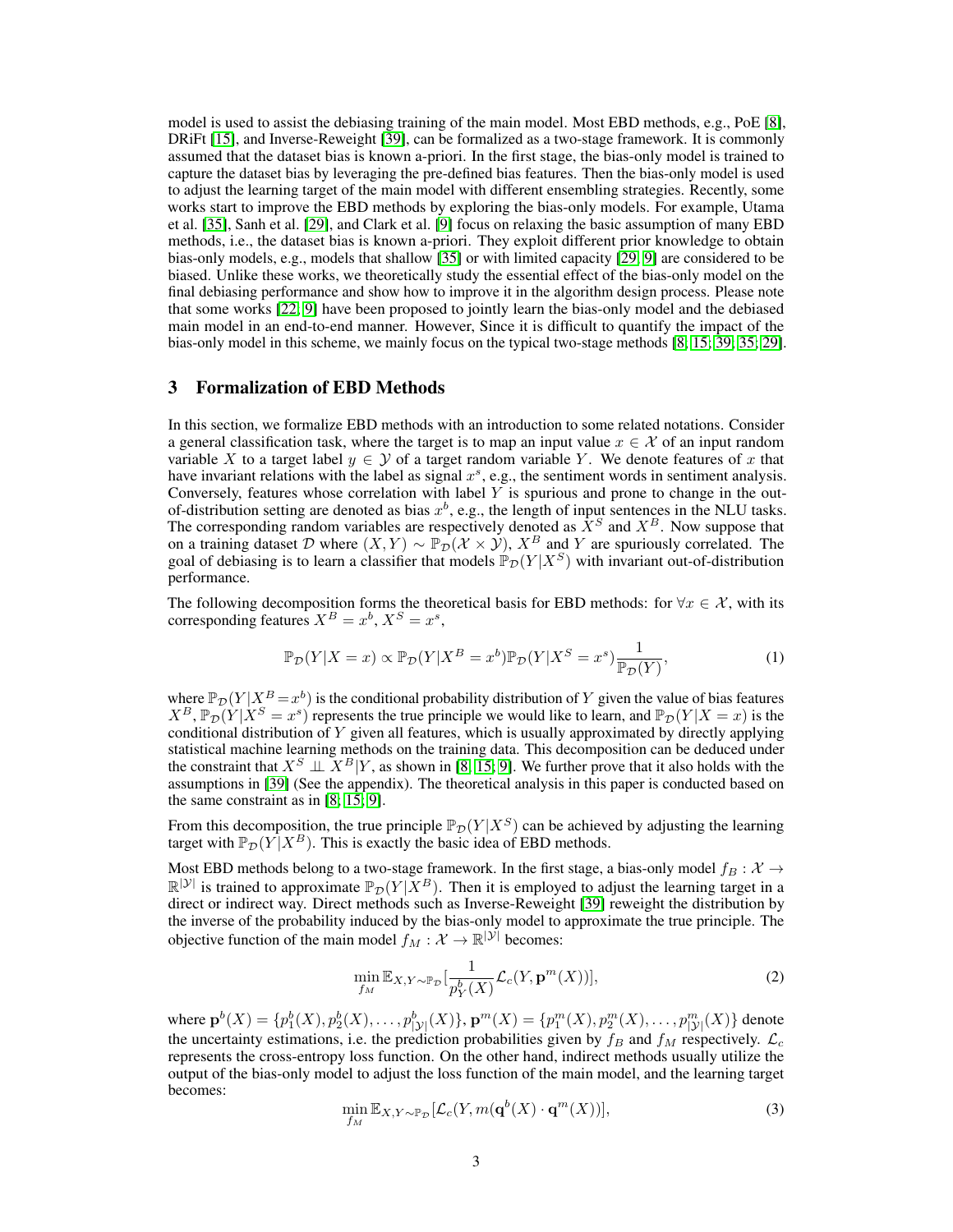where m is the normalization function, and  $q^{b}(X), q^{m}(X)$  are vectors in proportion to  $p^{b}(X)$  and  $p^{m}(X)$  respectively. Specifically, PoE [\[8;](#page-9-4) [35\]](#page-11-9) directly uses the probability output, DRiFt [\[15\]](#page-10-5) and Sanh et al. [\[29\]](#page-11-10) utilizes exponential of the logits output. In Learned-Mixin [\[8\]](#page-9-4), a variant of PoE,  $\mathbf{q}^{b}(X)$  is changed to  $(\mathbf{p}^{b}(X))^{g(X)}$ , where  $g(X)$  is a trainable gate function.

For both direct and indirect methods, by the property of the cross-entropy loss [\[14\]](#page-10-12), the optimal main model  $f_M^*$  satisfies  $\mathbf{p}^{m*} \propto \mathbb{P}_{\mathcal{D}}(Y|X)/\mathbf{p}^b$ . Therefore, we have  $\mathbf{p}^{m*} \propto \mathbb{P}_{\mathcal{D}}(Y|X^S)$  when  $p^b \propto \mathbb{P}_{\mathcal{D}}(Y|X^B)$ , which guarantees the effectiveness of the existing EBD methods. Please note that Learned-Mixin does not satisfy this property due to the trainable gate function.

#### 4 Analysis of the Bias-only Model

Bias-only models are critical to EBD methods, since their outputs are used to help recover the unbiased distribution. However, far too little attention has been paid to them in previous research. In this section, we theoretically quantify the effect of bias-only outputs on the final debiasing performance and empirically show the weakness of existing bias-only models.

#### 4.1 Theoretical Analysis

According to the discussion in Section [3,](#page-2-0) the optimal main model  $f_M^*$  induces the following conditional probability:

$$
\mathbb{P}_{\mathcal{D},f_M^*}(Y=i|X) := \frac{\mathbb{P}_{\mathcal{D}}(Y=i|X)/p_i^b(X)}{\sum_{j\in\mathcal{Y}} \mathbb{P}_{\mathcal{D}}(Y=j|X)/p_j^b(X)}.
$$
\n(4)

For arbitrary  $x \in \mathcal{X}$ , we define

$$
Y(x) := \operatorname{argmax}_{i \in \mathcal{Y}} \mathbb{P}_{\mathcal{D}}(Y = i | X^S = x^s), \tilde{Y}(x) := \operatorname{argmax}_{i \in \mathcal{Y}} \mathbb{P}_{\mathcal{D}, f_M^*}(Y = i | X = x). \tag{5}
$$

Here  $Y(x)$  stands for the predicted label given by the intrinsic principle, and  $\tilde{Y}(x)$  is the label prediction given by the debiased main model. With these notations, the debiasing performance can be defined as  $\mathbb{E}_{X \sim \mathbb{P}_{\mathcal{D}}(X)}(\tilde{Y}(X) = Y(X))$ . As the major factor related to the bias-only model is  $p_i^b(X)$ , i.e. the uncertainty estimation, in the concerned quantities  $\tilde{Y}(X)$ , we investigate the effect of the bias-only model on the debiasing performance from this aspect.

Without loss of generality, we consider the binary classification problem with  $\mathcal{Y} = \{0, 1\}$  and balanced label distribution. To divide and conquer, we conduct the theoretical analysis on a set of samples, where the bias-only model generates the same uncertainty estimation, i.e.  $S_{f_B} (l) :=$  ${x|p_0^b(x) = l}$ ,  $\forall l \in [0, 1]$ . Specifically, the quality of the uncertainty estimation of the bias-only model on  $S_{f_B}(l)$  can be measured by the calibration error defined as  $|l - \mathbb{P}_{\mathcal{D}}(Y = 0|S_{f_B}(l))|$ . The debiasing performance on  $\mathcal{S}_{f_B}(l)$  is defined as  $\mathbb{P}_{\mathcal{D}}(\{x \in \mathcal{S}_{f_B}(l)|\tilde{Y}(x) = Y(x)\})$ , i.e. the probability of the subset of  $S_{f_B}(l)$  on which the main model gives the same prediction as the intrinsic principle.

The following theorem formalizes a precise result. Specifically, the debiasing performance is a monotonically decreasing function of the calibration error when it exceeds a deviation threshold  $\delta(l_0, \epsilon, \alpha)$ . Here  $\alpha := \min_{X^S} \max_{i \in \{0,1\}} \mathbb{P}_{\mathcal{D}}(Y = i | X^S)$  denotes the global certainty level of the true principle  $\mathbb{P}_{\mathcal{D}}(Y | X^S)$ .

<span id="page-3-0"></span>**Theorem 1.** *For any*  $l \in [0, 1]$ *, assume that*  $\exists l_0$  *s.t.*  $\mathbb{P}_{\mathcal{D}}(Y = 0 | X^B) \in (l_0 - \epsilon, l_0 + \epsilon)$  *when* X *takes values in*  $S_{f_B}(l)$ *. If the calibration error*  $|l - \mathbb{P}_{\mathcal{D}}(Y = 0|\mathcal{S}_{f_B}(l))| \geq \delta(l_0, \epsilon, \alpha) > 0$ , the *debiasing performance*  $\mathbb{P}_{\mathcal{D}}(\{x \in \mathcal{S}_{f_B}(l)|\tilde{Y}(x) = Y(x)\})$  *declines as*  $|l - \mathbb{P}_{\mathcal{D}}(Y = 0|\mathcal{S}_{f_B}(l))|$ *increases, where*  $\delta(l_0, \epsilon, \alpha)$  *is a constant dependent with*  $l_0$ ,  $\epsilon$  *and*  $\alpha$ . When  $\alpha < \frac{1}{2} + \frac{\epsilon}{2l_0(1 - l_0) + 2\epsilon^2}$ ,  $0 \le \delta(l_0, \epsilon, \alpha) < 2\epsilon$ , where  $2\epsilon \le \frac{\epsilon}{2l_0(1-l_0)+2\epsilon^2} < \frac{1}{2}$ . Otherwise  $C < \delta(l_0, \epsilon, \alpha) < 2\epsilon + C$ , where  $0 < C := l_0 - \epsilon - \frac{l_0 + \epsilon}{(l_0 + \epsilon) + (1 - l_0 - \epsilon) \frac{\alpha}{1 - \alpha}}$ , which increases as  $\alpha$  increases.

The threshold in this theorem depends on latent constants  $l_0$ ,  $\epsilon$ , and  $\alpha$ . Here  $l_0$  and  $\epsilon$  define the range of  $\mathbb{P}_{\mathcal{D}}(Y=0|X^B)$  on  $\mathcal{S}_{f_B}(l)$ . As these constants are related to the posterior characteristics of  $f_B$ , we verify the generality of such condition by empirical facts in Section [6.](#page-6-0) Note that the deviation threshold decreases as the certainty level  $\alpha$  decreases. That means the same calibration error is more likely to exceed the threshold under smaller  $\alpha$ , resulting in a more considerable decrease in debiasing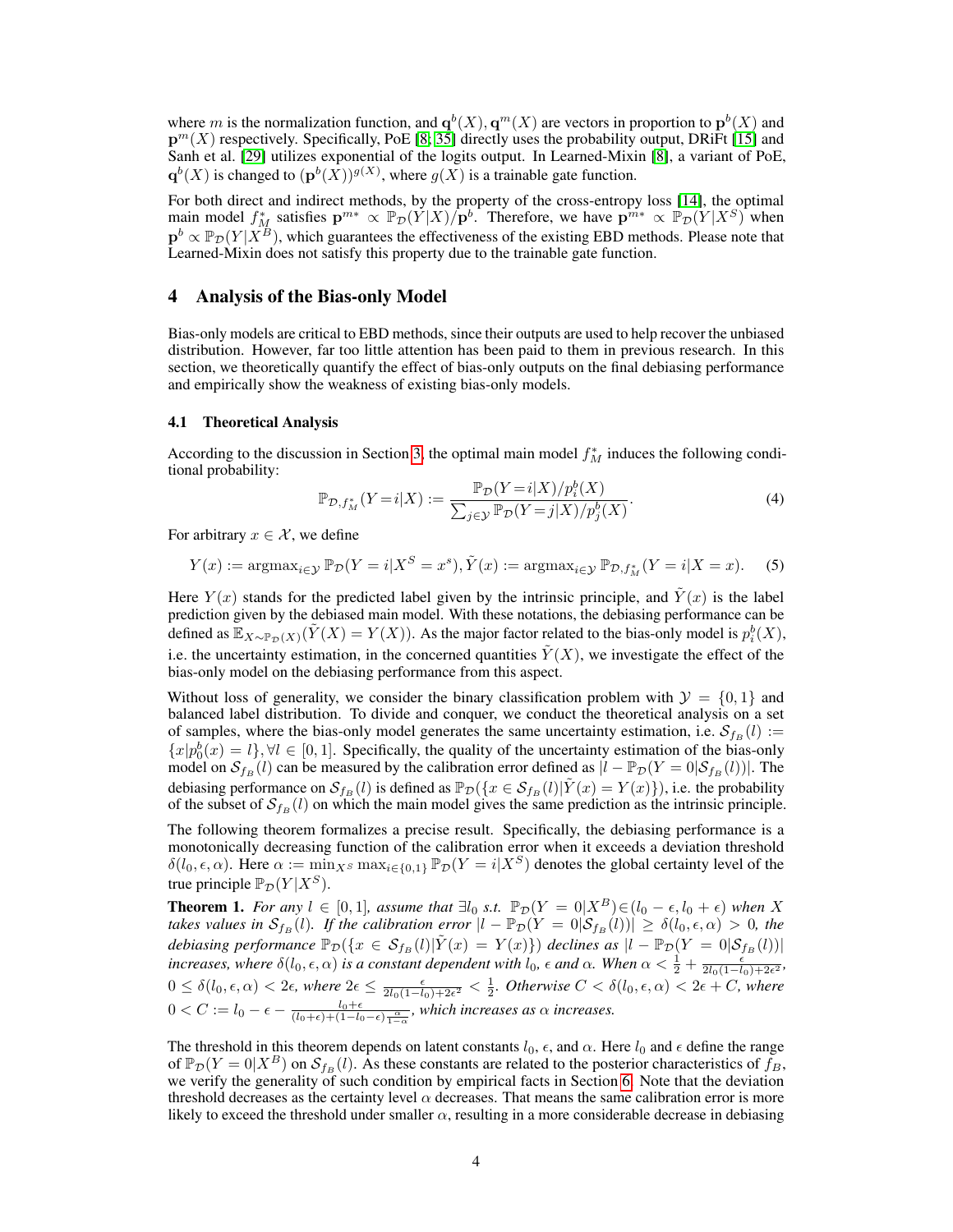<span id="page-4-1"></span>

Figure 1: Reliability diagrams of the bias-only models on MNLI and FEVER. The x-axis is the predictive probability of the bias-only model, and the y-axis is the frequency. The wide blue bars show the weighted average of the observed class portion to all classes within each bin, and the narrow red bars show the gap between the observed class portion and the predictive probability of the bias-only model.

performance. As a result, the condition in Theorem [1](#page-3-0) is more general and significant when the true principle  $\mathbb{P}_{\mathcal{D}}(Y | X^S)$  has low certainty, for example, in the NLU tasks as supported by empirical evidence in [\[26;](#page-11-7) [25\]](#page-11-8).

We also theoretically analyze the effect of the bias-only model on the in-distribution performance, which is defined as  $\mathbb{E}_{X \sim \mathbb{P}_{\mathcal{D}}(X)}(\tilde{Y}(X) = \hat{Y}(X))$ , where  $\hat{Y}(x) := \text{argmax}_{i \in \mathcal{Y}} \mathbb{P}_{\mathcal{D}}(Y = i | X = x)$ denotes the label given by the ideal predictor on  $D$ . The result is shown in the following theorem.

<span id="page-4-0"></span>**Theorem 2.** For any X,  $\tilde{Y}(X) \neq \hat{Y}(X)$  if and only if  $p_{\hat{Y}(x)}^b(x) > \mathbb{P}_{\mathcal{D}}(Y = \hat{Y}(x)|X = x)$ .

Theorem [2](#page-4-0) gives a possible explanation for the decrease of in-distribution performance of EBD debiased models: the in-distribution error occurs when the predictive uncertainty estimation of the bias-only model on  $Y(x)$  is higher than the conditional probability of  $Y(x)$ . That indicates that the in-distribution error is non-decreasing as the range of the uncertainty estimation of bias-only models increases. As an important case, when the bias-only model is over-confident [\[12\]](#page-10-7), decreasing its calibration error can improve both the in-distribution and out-of-distribution performance of the debiased model according to the two theorems.

To sum up, our theoretical study shows that both debiasing and in-distribution performances of the EBD methods are affected by the uncertainty estimation of the bias-only models. Please note that both Theorem [1](#page-3-0) and [2](#page-4-0) can be generalized to multi-class scenarios, with a more complex form. For simplicity, we only discuss the binary class case.

#### 4.2 Empirical Analysis

According to some recent machine learning studies, the uncertainty estimations of many widely used machine learning classifiers are not reliable [\[20;](#page-10-13) [12;](#page-10-7) [32;](#page-11-11) [36\]](#page-11-12). This indicates that the existing bias-only classifiers may fail to produce a good uncertainty estimation, which can hurt the debiasing performance, as demonstrated by our theoretical results.

To quantify the effect, we further conduct an empirical study to demonstrate the quality of the existing bias-only models with respect to the uncertainty estimation. Specifically, we experiment on two typical public datasets, MNLI and FEVER. Their experimental settings and detailed analysis can be found in Section [6.1.](#page-6-1) For MNLI, we consider the syntactic bias [\[23\]](#page-10-4) and use hand-crafted features to train a bias-only model, the same as in [\[8\]](#page-9-4). For FEVER, we consider the claim-only bias [\[30\]](#page-11-1) and train a claim-only model as the bias-only model, as in [\[34\]](#page-11-4). After that, we use the classwise reliability diagram [\[19\]](#page-10-8) to check its calibration error based on data binning. We adopt the classwise expected calibration error [\[19\]](#page-10-8) as a measure to quantify the quality of the uncertainty estimation, denoted as ECE for short, with its lower value indicates better-calibrated uncertainty estimation.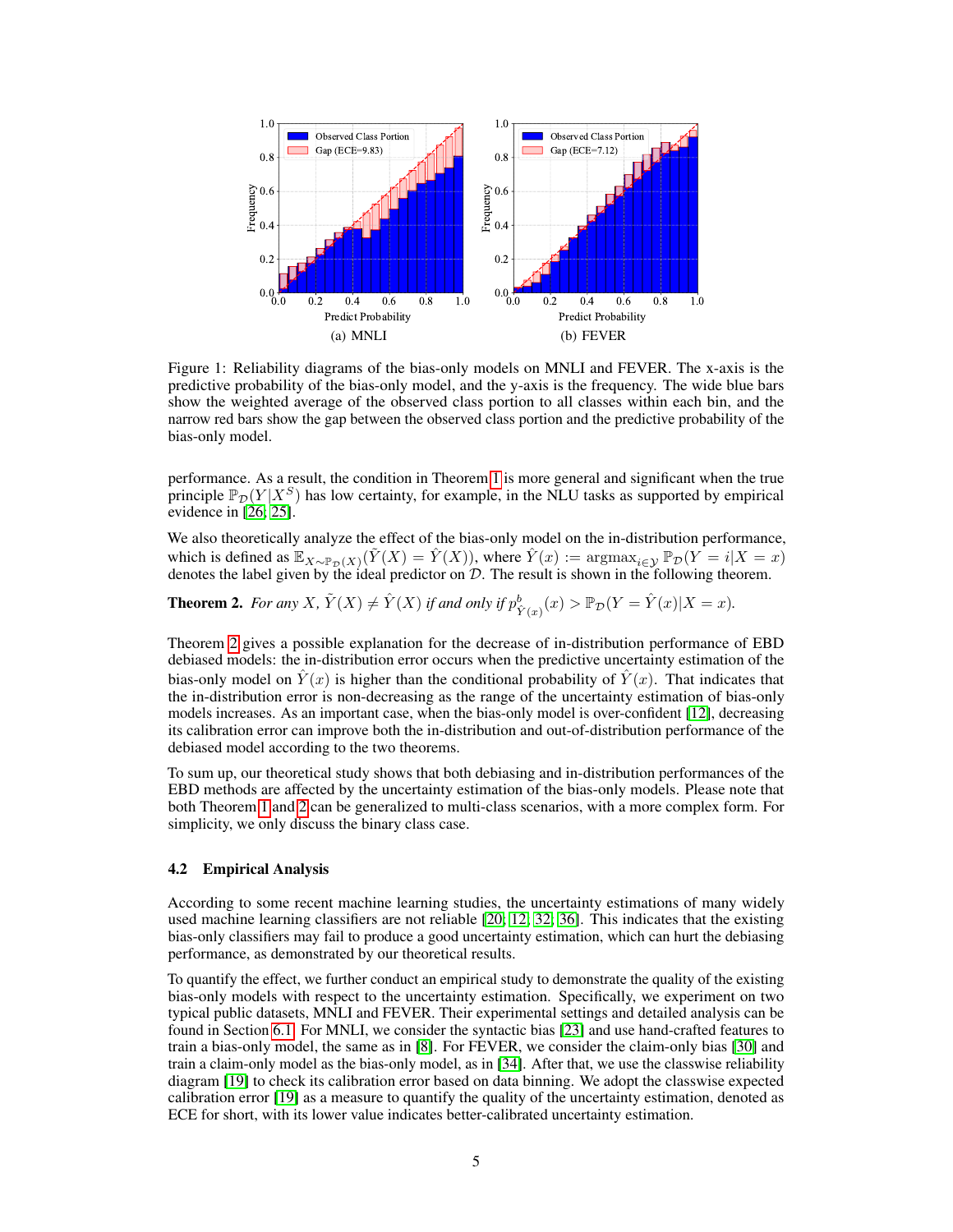Now we introduce our experimental results. The classwise reliability diagrams on MNLI and FEVER training sets are plotted in Figure [1\(](#page-4-1)a) and Figure [1\(](#page-4-1)b), respectively. For perfectly calibrated predictions, the curve in a reliability diagram should be as close as possible to the diagonal. Therefore, the deviation from the diagonal represents the calibration error. From the results, we can see that existing bias-only models suffer from inaccurate uncertainty estimation problems on both datasets.

## 5 The MoCaD Framework

To overcome the unreliable predictive uncertainty problem, we introduce a calibration operation to the bias-only model, achieving a Modeling, Calibrating and Debiasing framework, named MoCaD for short. Our framework consists of three stages. Firstly, we train a bias-only model to model  $\mathbb{P}_{\mathcal{D}}(Y | X^B)$ . Secondly, we use the model-agnostic calibration methods to improve the calibration error of the bias-only model. The calibrated bias-only model is finally employed to conduct the debiasing process through the existing ensembling strategies.

#### 5.1 Bias Modeling

In the first stage, we train a bias-only model to approximate  $\mathbb{P}_{\mathcal{D}}(Y | X^B)$ , similar to previous works [\[8;](#page-9-4) [15\]](#page-10-5). When the dataset bias is identified, i.e. bias features  $X_B$  are known a-priori [\[8;](#page-9-4) 15], the bias-only model can be obtained by only using the pre-defined  $X_B$  to predict label y with cross-entropy loss. For example, in NLI, many specific linguistic phenomena in hypothesis sentences such as negation are highly correlated with certain inference classes [\[27\]](#page-11-5). In this case, hypothesis sentences are used as inputs to train an NLI model as a bias-only model. When the dataset bias is unknown, a 'shallow' model or a 'weak' model can be built as the bias-only model, as in [\[35;](#page-11-9) [29\]](#page-11-10).

#### 5.2 Model Calibrating

We propose to utilize model-agnostic calibration methods to improve the calibration error of the biasonly models. Specifically, two typical calibration methods, temperature scaling [\[12\]](#page-10-7) and Dirichlet calibrator [\[19\]](#page-10-8), are used in this paper. The calibrated bias-only model is denoted as  $f_B$ .

Temperature scaling is a simple-but-effective calibration method. It learns a single scalar parameter 'temperature' which is applied to the last softmax layer. Specifically, denote  $z^b(X)$  as the logit output of the bias-only model on sample  $(X, Y)$ , abbreviated for  $\mathbf{z}^b$ , temperature scaling will correct the output as follows:  $\tilde{\mathbf{p}}^b = \text{softmax}(\mathbf{z}^b / T)$ , where T is the temperature, which is learned with the cross-entropy loss.

Dirichlet calibrator is derived from the Dirichlet distribution likelihood. The transformed probability is computed as  $\tilde{\mathbf{p}}^b = \text{softmax}(\mathbf{W} \ln \mathbf{p}^b + \mathbf{b}')$ , where **W** and  $\mathbf{b}'$  stand for the linear transformation matrix and intercept term, which are optimized by the cross-entropy loss equipped with ODIR (Off-Diagonal and Intercept Regularisation) to prevent over-fitting [\[19\]](#page-10-8).

Please note that temperature scaling does not change the predicted label because the maximum of the softmax function remains unchanged. In other words, it only changes the uncertainty estimation and maintains the model's accuracy. Unlike temperature scaling, the Dirichlet calibrator can change the prediction accuracy. Empirically, we observed that the Dirichlet calibrator improves the accuracy of all bias-only models in our experiments (See the Appendix for details). In both methods, the calibration error is expected to be reduced by learning the parameters with the cross-entropy loss.

#### 5.3 Debiasing

The final step is to train the main model  $f_D$  with the calibrated bias-only model  $f_B$ . Specifically,  $f_B$ is applied with the existing ensembling strategies to make the main model  $f<sub>D</sub>$  approximate the true principle  $\mathbb{P}_{\mathcal{D}}(Y | X^S)$ , by adjusting the learning target of the main model, as described in Section [3.](#page-2-0) The design of the main model is highly dependent on the concerned task, as indicated by previous works. For example, a BERT-based classifier is usually used in NLI [\[15\]](#page-10-5), and a BottomUp-TopDown VQA model is usually adopted in VQA [\[8\]](#page-9-4).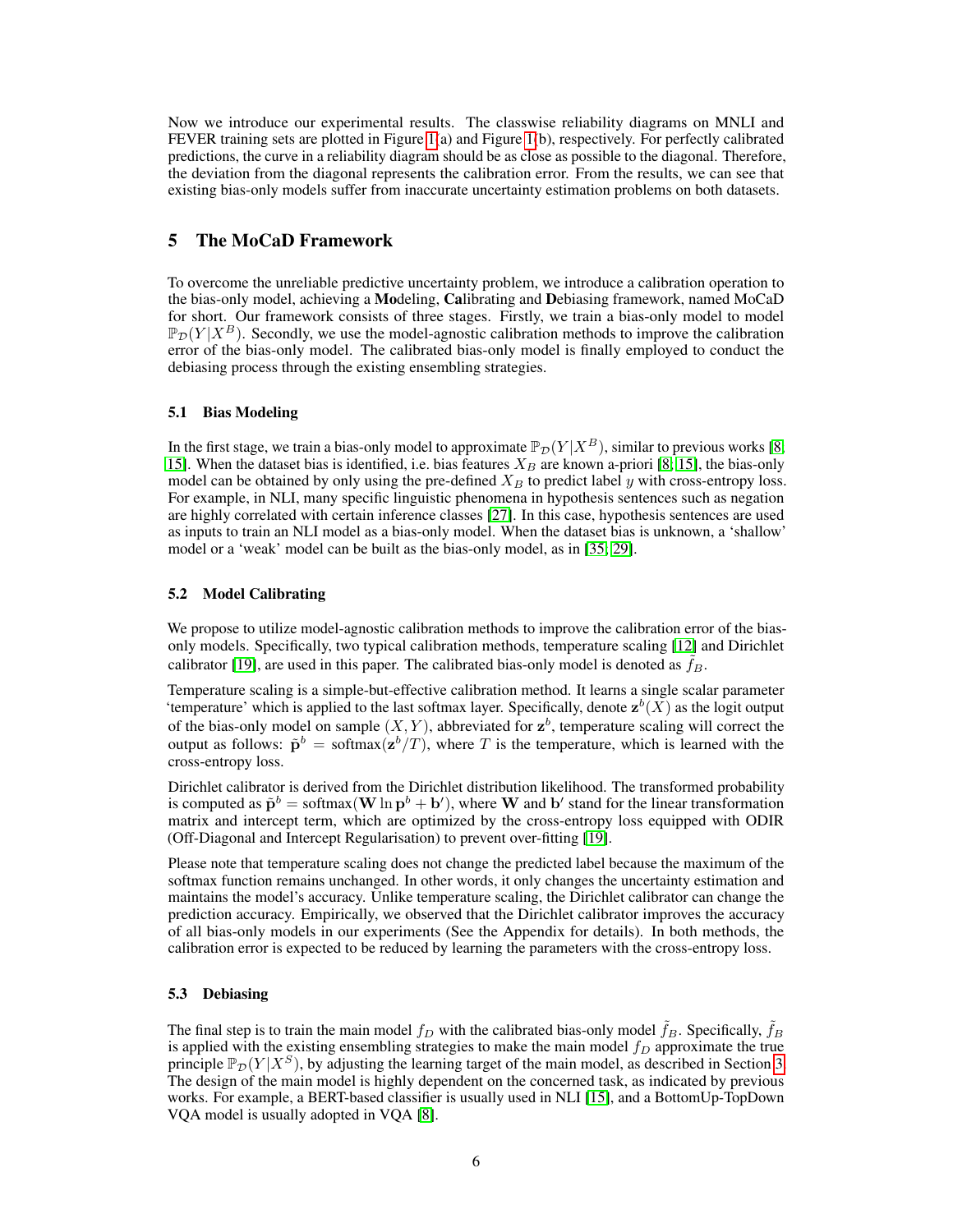## <span id="page-6-0"></span>6 Experiments

In this section, we conduct experiments on different real-world datasets to answer two questions: (1) whether our proposed MoCaD framework improves the debiasing performance of the EBD methods; (2) whether the experimental results are consistent with the theoretical findings.

## <span id="page-6-1"></span>6.1 Experimental Settings

We describe our experimental settings, including datasets, models and some training details. More details are provided in the Appendix.

Datasets and bias-only models. We conduct experiments on both fact verification and natural language inference, which are commonly used tasks in debiasing [\[8;](#page-9-4) [34;](#page-11-4) [35\]](#page-11-9). We follow these works to choose the datasets and design the bias-only models.

Fact verification requires models to validate a claim in the context of evidence. For this task, we use the training dataset provided by the FEVER challenge [\[31\]](#page-11-13). The processing and split of the dataset into training/development set are conducted following Schuster et al.  $[30]$ <sup>[5](#page-6-2)</sup>. It has been shown that FEVER has the claim-only bias, where claim sentences often contain words highly indicative of the target label [\[30\]](#page-11-1). So the bias-only model is trained to predict labels by only using claim sentences. Finally, Fever-Symmetric datasets [\[30\]](#page-11-1) (both version 1 and 2) are used as the test sets for evaluation.

Natural language inference aims to infer the relationship between premise and hypothesis. Recent studies have shown that various biases exist in the widely used NLI datasets [\[27;](#page-11-5) [13;](#page-10-9) [23\]](#page-10-4). In this paper, we conduct our experiments on MNLI [\[37\]](#page-11-14) and consider both known bias and unknown bias. For known bias, firstly, we consider the syntactic bias, e.g. the lexical overlap between premise and hypothesis sentences is strongly correlated with the entailment label [\[23\]](#page-10-4). So the bias-only model is a classifier using hand-crafted features indicating how words are shared between the two sentences as the input, the same as that in [\[8\]](#page-9-4). Finally, HANS (Heuristic Analysis for NLI Systems) [\[23\]](#page-10-4) is utilized as the challenging dataset for evaluation. Then we consider the hypothesis-only bias, which means that we can only use the hypothesis to predict the relation between premise and hypothesis. So the bias-only model is defined as a classifier trained to predict labels by only using hypothesis. In the experiment, we still use MNLI as the training set and employ two hard MNLI datasets [\[13;](#page-10-9) [21\]](#page-10-11) for evaluation. The 'hard' subsets are derived from the MNLI Mismatched dataset with two different strategies: (1) a neural classifier is trained on hypothesis sentences and the wrongly classified instances are treated as 'hard' instances. (2) patterns in hypothesis sentences that are highly correlated to the specific labels are extracted as surface patterns, and samples which against those surface patterns' indications are recognized as 'hard' samples. Therefore, the two challenging dataset are referred to as Hard-CD (Classifier Detected) and Hard-SP (Surface Pattern), corresponding to their creation strategies. For unknown bias, following Utama et al. [\[35\]](#page-11-9), we build a 'shallow' model as the bias-only model, which has the same architecture as the main model and is trained on a subset of the MNLI training set. Then we use HANS as the challenging dataset for evaluation as Utama et al. [\[35\]](#page-11-9).

Baselines and configurations. We experiment with 8 implementations of MoCaD, i.e. two different calibrators combined with four different ensembling strategies. The two calibrators are temperature scaling and Dirichlet calibrator, and the four ensembling strategies are those in Product-of-Experts (PoE), Learned-Mixin (LMin), DRiFt, and Inverse-Reweight (Inv-R). We compare the performances of these implementations with their corresponding two-stage EBD methods. We denote different implementations of MoCaD by the name of corresponding EBD methods with the calibrator name as the subscript. We use TempS and Dirichlet to denote the implemented methods with temperature scaling and Dirichlet as the calibrator, respectively.

In our experiments, we adopt the BERT-based classifier as the main model and follow the standard setup for sentence pair classification [\[10\]](#page-10-0). The cross-entropy trained model (denoted as CE) is also included as a baseline, to show the difference between the debiased and un-debiased model. To tackle the high performance variance on challenging datasets as observed by Clark et al. [\[8\]](#page-9-4), we run each experiment five times and report the mean scores and the standard deviations. For each task, we utilize the training configurations that have been proven to work well in previous studies and keep the same bias-only model for all methods. For Learned-Mixin, the entropy term weight is set to the value

<span id="page-6-2"></span><sup>5</sup> https://github.com/TalSchuster/FeverSymmetric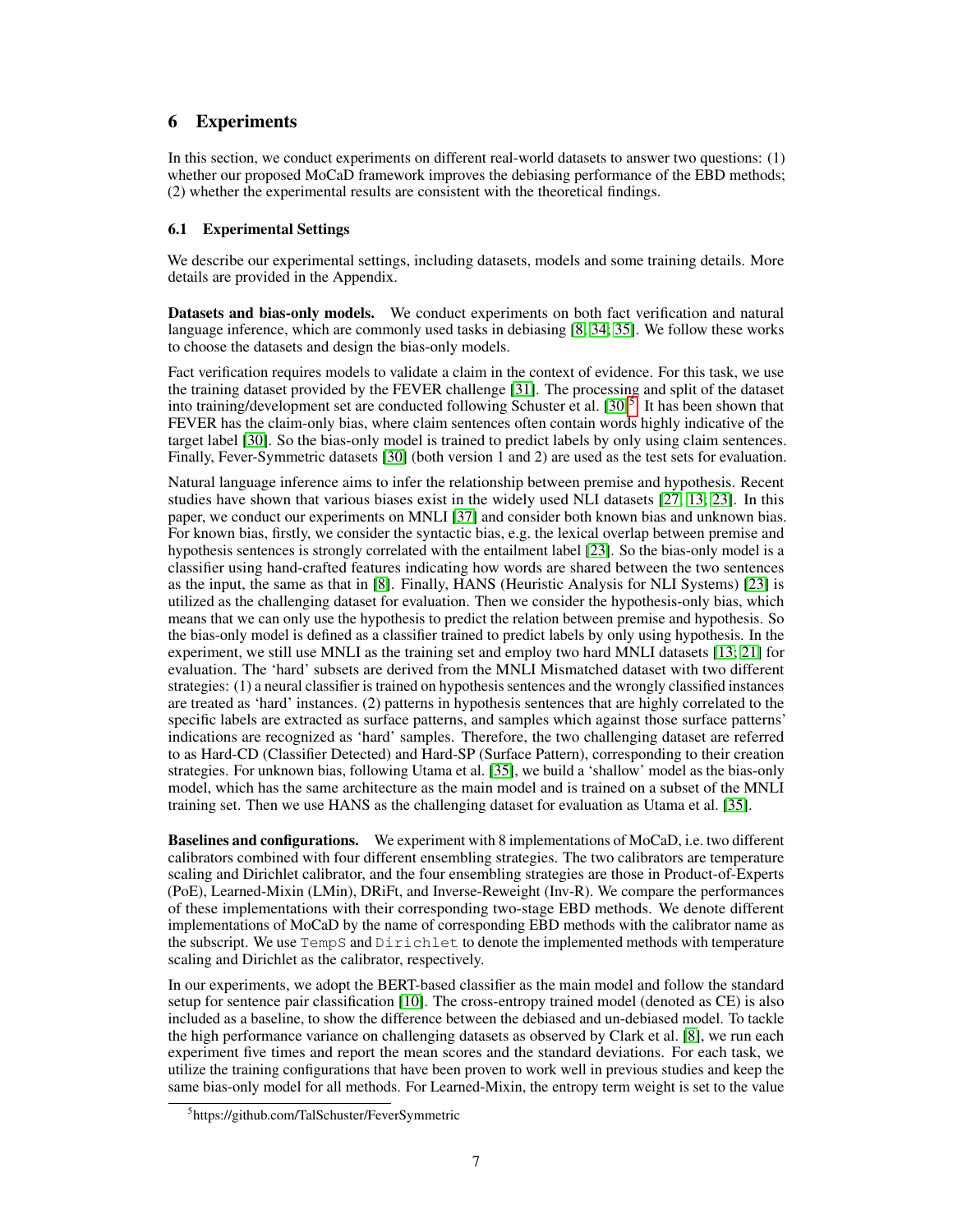<span id="page-7-1"></span>

| <b>Method</b>             | ID             | <b>Syntactic Bias</b><br><b>HANS</b> | ID             | <b>Hypothesis-only Bias</b><br>$\mathbf{Hard}_{CD}$ | Hardsp                | ID             | <b>Unknown Bias</b><br><b>HANS</b> |
|---------------------------|----------------|--------------------------------------|----------------|-----------------------------------------------------|-----------------------|----------------|------------------------------------|
| <b>CE</b>                 | $84.2 \pm 0.2$ | $61.2 \pm 3.2$                       | $84.2 \pm 0.2$ | $76.8 \pm 0.4$                                      | $72.6 \pm 2.0$        | $84.2 \pm 0.2$ | $61.2 \pm 3.2$                     |
| PoE                       | $82.8 \pm 0.4$ | $68.1 \pm 3.4$                       | $83.2 + 0.2$   | $79.4 \pm 0.4$                                      | $76.8 \pm 2.4$        | $80.7 \pm 0.2$ | $69.0 \pm 2.4$                     |
| $PoE$ TempS               | $83.9 \pm 0.3$ | $69.1 \pm 2.8$                       | $82.9 \pm 0.3$ | $79.6 \pm 0.4$                                      | $77.4 \pm 2.4$        | $82.1 \pm 0.2$ | $69.9 \pm 1.6$                     |
| PoEDirichlet              | $84.1 \pm 0.3$ | $70.7 \pm 1.5$                       | $82.7 \pm 0.4$ | $79.4 \pm 0.2$                                      | 77.6 $\pm$ 2.1        | $82.3 \pm 0.3$ | $70.7 \pm 1.0$                     |
| <b>DRiFt</b>              | $81.8\pm0.4$   | $66.5 \pm 4.0$                       | $83.5 \pm 0.4$ | $79.5 \pm 0.6$                                      | $76.3 \pm 1.6$        | $80.2 \pm 0.3$ | $69.1 \pm 1.3$                     |
| $DRif$ <sub>TempS</sub>   | $83.0 \pm 0.4$ | $69.7 \pm 1.8$                       | $83.1 \pm 0.2$ | $79.6 \pm 0.2$                                      | $77.4 \pm 3.3$        | $81.5 \pm 0.3$ | $70.0 \pm 0.9$                     |
| <b>DRiFt</b> Dirichlet    | $83.6 \pm 0.3$ | 69.8 $\pm$ 1.9                       | $82.8 \pm 0.3$ | $79.6 \pm 0.2$                                      | <b>79.0</b> $\pm$ 1.6 | $81.9 \pm 0.6$ | $69.4 \pm 1.1$                     |
| InvR                      | $82.5 \pm 0.1$ | $68.4 \pm 1.2$                       | $83.1 \pm 0.2$ | $78.4 + 0.5$                                        | $77.1 + 2.0$          | $78.7 \pm 4.8$ | $64.7 \pm 2.6$                     |
| InvR <sub>TempS</sub>     | $83.6 \pm 0.2$ | $69.4 \pm 1.6$                       | $82.8 \pm 0.2$ | $78.6 \pm 0.2$                                      | $77.9 \pm 1.7$        | $81.4 \pm 0.5$ | $65.8 \pm 0.9$                     |
| <b>InvR</b> Dirichlet     | $83.7 \pm 0.4$ | 69.4 $\pm$ 1.3                       | $82.5 \pm 0.2$ | $78.9 \pm 0.4$                                      | $80.8 \pm 2.0$        | $81.5 \pm 0.2$ | 68.2 $\pm$ 0.8                     |
| LMin                      | $84.1 \pm 0.3$ | $65.5 \pm 3.7$                       | $80.5 + 0.3$   | $80.0 + 0.4$                                        | $78.2 + 2.0$          | $83.1 \pm 0.3$ | 66.5 $\pm$ 1.1                     |
| $LMin_{TempS}$            | $84.1 \pm 0.2$ | $63.2 \pm 2.7$                       | $80.5 + 0.6$   | $80.3 \pm 0.2$                                      | $80.8 + 3.6$          | $83.3 + 0.2$   | $66.2 + 1.0$                       |
| LMin <sub>Dirichlet</sub> | $84.3 \pm 0.3$ | $62.7 \pm 2.6$                       | $80.1 \pm 0.5$ | $79.8 \pm 0.4$                                      | $83.2 \pm 2.2$        | $82.7 \pm 0.2$ | $66.4 \pm 1.2$                     |

Table 2: Classification accuracy on MNLI.

suggested by Utama et al. [\[34\]](#page-11-4). For the Dirichlet calibrator, we set  $\lambda = 0.06$  for all experiments, based on the in-distribution performance on the development sets.

#### 6.2 Experimental Results

Now we show our experimental results to answer the aforementioned two questions.

Table [1](#page-7-0) shows the experimental results on FEVER. We can see that for both calibrators, MoCaD outperforms the corresponding EBD methods, including Learned-Mixin, on both Fever-Symmetric v1 and v2 datasets. Comparing different calibrators, Dirichlet consistently performs better than TempS. Please note that the label distribution of the development set is different from that of the training set on FEVER, which explains why sometimes Dirichlet obtains better in-distribution performance than the cross-entropy loss.

Table [2](#page-7-1) shows the experimental results on MNLI with respect to known bias and unknown bias. The main results are similar to that on FEVER, i.e. calibration brings benefit to the debiasing performance, and Dirichlet obtains better results than TempS, for all EBD methods except Learnd-Mixin on HANS. It indicates that for both known and unknown dataset bias, MoCaD outperforms corresponding EBD methods. Please note that, as a trainable gate function is added in Learned-Mixin, the optimal bias-only model of it is different from others and does not fit our theoretical assumptions. Specially, the performance gap between – baselines and our methods is relatively small on Hard-CD. This may due to the fact that the construction of Hard-CD is dependent on a specific biased model.

<span id="page-7-0"></span>

| Method                    | ID             | Symm. v1       | Symm. v2       |
|---------------------------|----------------|----------------|----------------|
| СE                        | $87.1 + 0.6$   | $56.5 + 0.9$   | $63.9 + 0.9$   |
| PoE                       | $84.0 \pm 1.0$ | $62.0 \pm 1.3$ | $65.9 \pm 0.6$ |
| <b>PoETempS</b>           | $82.0 \pm 0.9$ | $63.3 + 0.9$   | $66.4 + 0.8$   |
| PoE <sub>Dirichlet</sub>  | $87.1 + 1.0$   | 65.9 $\pm$ 1.1 | 69.1 $\pm$ 0.8 |
| <b>DRiFt</b>              | $84.2 + 1.2$   | $62.3 + 1.5$   | $65.9 + 0.7$   |
| $DRiFt_{TempS}$           | $81.7 + 0.9$   | $63.5 + 1.3$   | $66.5 \pm 0.7$ |
| <b>DRiFt</b> Dirichlet    | $87.4 + 1.2$   | $65.7 + 1.4$   | 69.0 $\pm$ 1.3 |
| InvR                      | $84.3 \pm 0.8$ | $60.8 \pm 1.2$ | $65.2 \pm 1.0$ |
| InvR <sub>TempS</sub>     | $83.8 + 0.6$   | $61.5 \pm 0.9$ | $65.4 \pm 0.7$ |
| <b>InvR</b> Dirichlet     | $87.0 + 0.8$   | $63.8 + 2.2$   | 68.2 $\pm$ 1.7 |
| LMin                      | $84.7 \pm 1.8$ | $59.8 \pm 2.7$ | $65.3 \pm 1.1$ |
| <b>LMinTempS</b>          | $84.9 + 1.7$   | $60.0 \pm 2.5$ | $65.6 \pm 1.5$ |
| LMin <sub>Dirichlet</sub> | $87.5 + 1.1$   | 61.5 $\pm$ 2.4 | 67.1 $\pm$ 1.3 |

# Table 1: Classification accuracy on FEVER.

#### 6.2.1 Empirical Verification of Theorem [1](#page-3-0)

Now we analyze whether the improvement of debiasing performance agrees with our theoretical study in Theorem [1.](#page-3-0) That is, calibrated models achieve better uncertainty estimation, leading to better debiasing performance results.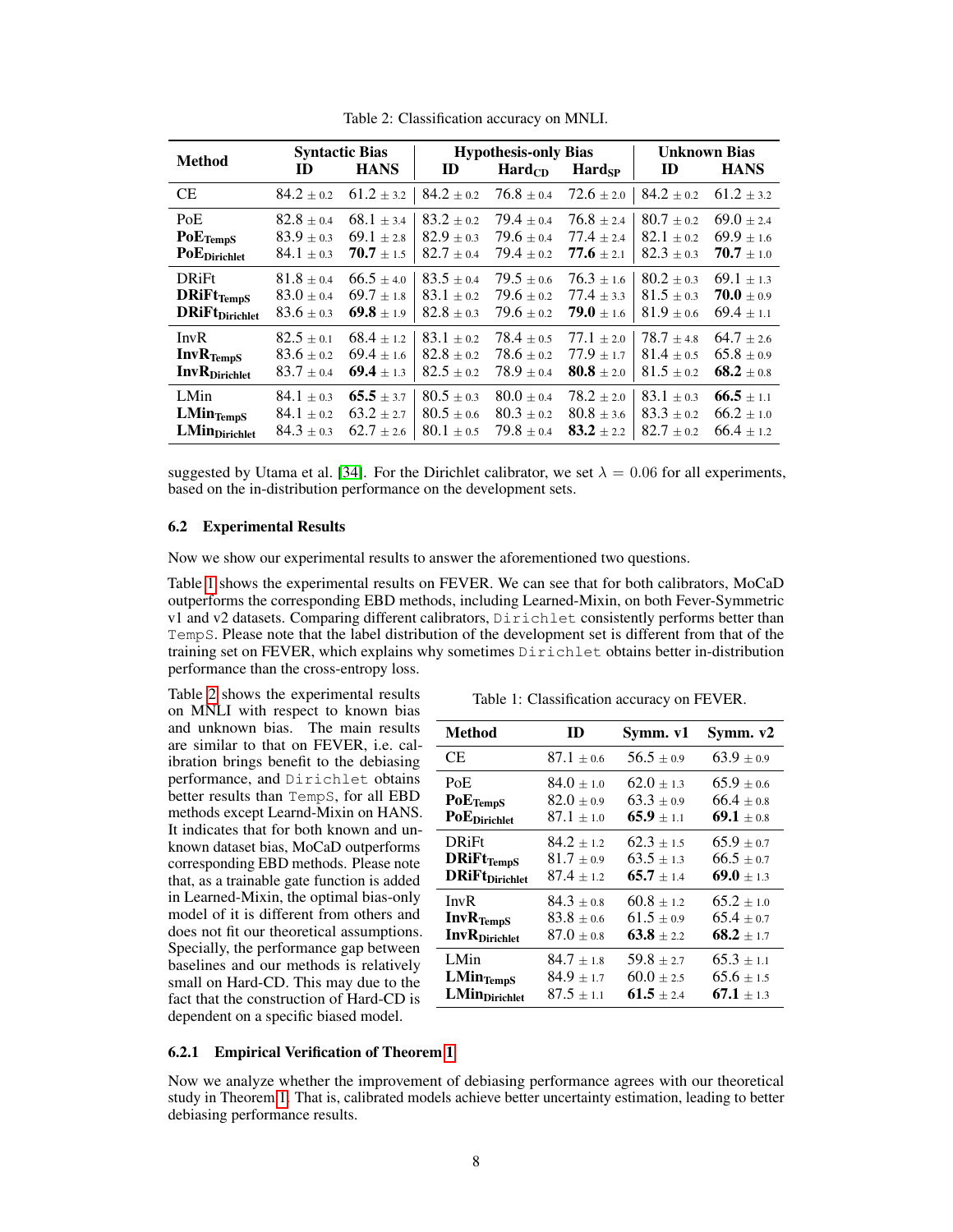<span id="page-8-1"></span>

Figure 2: Debiasing performance of biasonly model vs the quality of predictive uncertainty measured by classwise-ECE (lower is better).



Figure 3: In-distribution performance (accuracy) of the main model vs temperature.

To facilitate the study, we demonstrate the classwise-ECE of the calibrated bias-only models on different training datasets, as shown in Table [3.](#page-8-0) In the table, Un-Cal, Dirichlet, and TempS denote the bias-only model without calibration, with temperature scaling and Dirichlet calibrator, respectively. From the results, we can see that calibrated bias-only models on different datasets achieve better uncertainty estimation, for both calibrators. Comparing the two calibrators, the Dirichlet calibrator performs better because of its higher expressive power. Further considering the debiasing improvement in Table [1](#page-7-0) and [2,](#page-7-1) we can see that the empirical findings consist with our theory.

Furthermore, we conduct a more detailed experiment on MNLI and FEVER, regarding syntactic bias and claim-only bias respectively. Specifically, we adopt the ensembling strategy in PoE, and calibrate bias-only models with the Dirichlet calibrator and save models at different checkpoints. Then we consider the debiasing performances of bias-only models with different uncertainty estimation qualities, measured by classwise-ECE. The results are plotted in Figure [2.](#page-8-1) We can see that when the classwise-ECE grows, i.e. the calibration error of the bias-only model grows, the accuracy on the test set decreases, i.e. the debiasing performance drops. These results precisely prove Theorem [1.](#page-3-0)

#### 6.2.2 Empirical Verification of Theorem [2](#page-4-0)

Theorem [2](#page-4-0) reveals the relation between the confidence of the bias-only model and the indistribution error of the main model. That is, if the confidence, i.e. the uncertainty estimation of the bias-only model on the predicted label is reduced, the in-distribution error of the main model will decrease. Since the label distribution changes on the development set of FEVER, we only consider the results on MNLI. From Ta-

<span id="page-8-0"></span>Table 3: Classwise-ECE of the calibrated bias-only models on different training datasets.

|           |      |      |      | <b>FEVER HANS MNLI Unknown</b> |
|-----------|------|------|------|--------------------------------|
| Un-Cal    | 7.11 | 9.83 | 3.01 | 7.41                           |
| TempS     | 6.23 | 7.70 | 2.38 | 3.07                           |
| Dirichlet | 1.73 | 4 47 | 0.87 | 1.45                           |
|           |      |      |      |                                |

ble [2,](#page-7-1) the in-distribution performance increases in the scenario of syntactic and unknown bias and decreases in the scenario of hypothesis-only bias, for most implementations. That is because the syntactic and unknown bias-only model is over-confident, and the hypothesis-only bias-only model is under-confident, as shown in our Appendix. These results are accordant with our theory.

We provide a detailed experiment to further explain the relationship revealed in Theorem [2.](#page-4-0) Specially, we adopt the ensembling strategy in PoE and take temperature scaling as the calibrator, because the temperature parameter controls the confidence of the calibrated model. The bigger the temperature, the less confident the obtained model. We manually set the temperature parameter from 0.7 to 1.5 with step 0.1, and record the in-distribution accuracy on the development set for the calibrated bias-only model with PoE. The results are plotted in Figure [3.](#page-8-1) It shows that when the bias-only model is less confident, the in-distribution performance of the main model improves, which verifies Theorem [2.](#page-4-0)

#### 7 Conclusions and Future Work

This paper theoretically and empirically reveals an important problem, which is ignored in previous studies, that existing bias-only models in the EBD methods are poor-calibrated, leading to unsatis-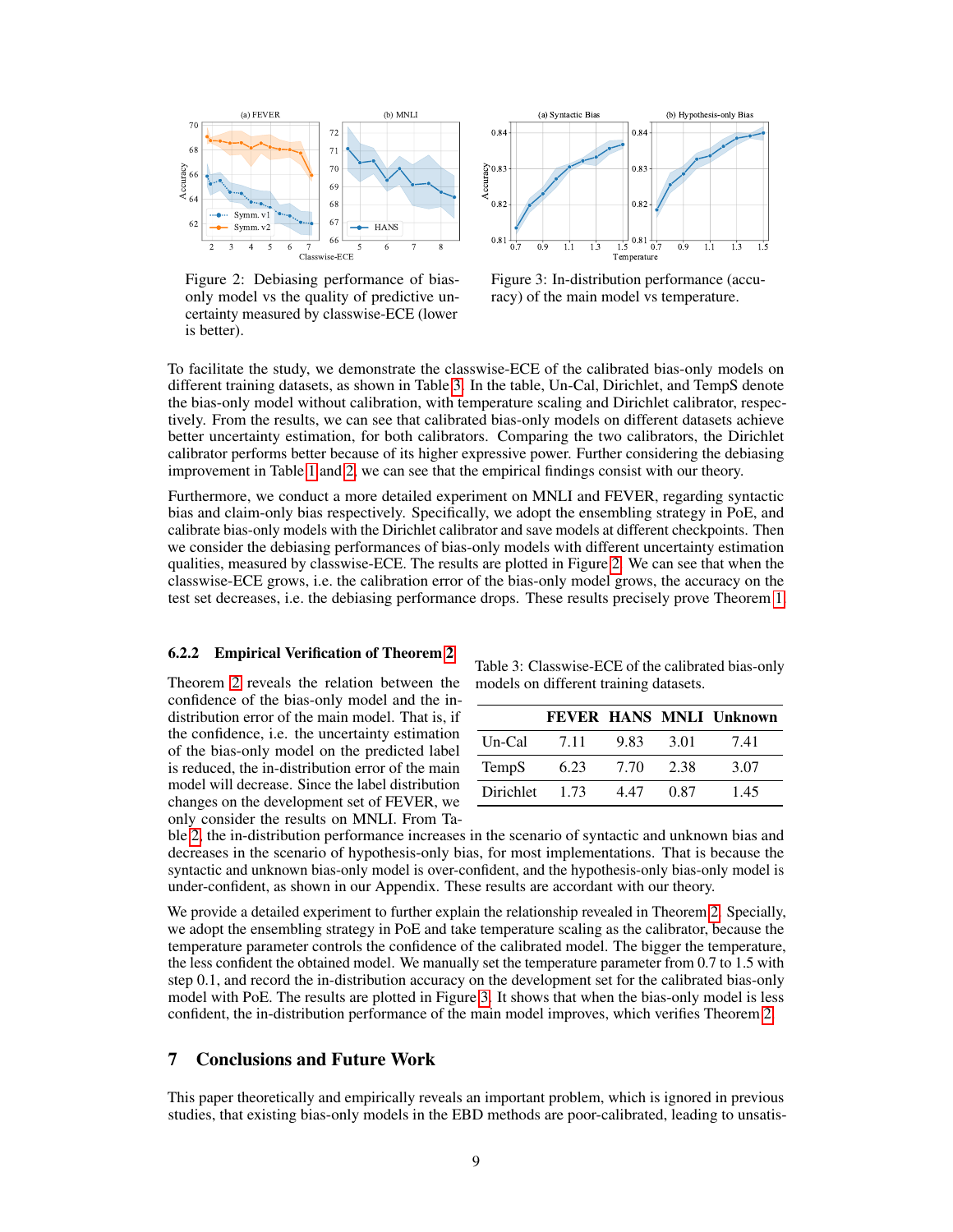factory debiasing performances. To tackle this problem, we propose a three-stage EBD framework (MoCaD), including bias modeling, model calibrating, and debiasing. Extensive experiments on natural language inference and fact verification tasks show that MoCaD outperforms corresponding EBD methods, regarding known and unknown dataset bias. Furthermore, our detailed empirical analyses verify the correctness of our theorems. We believe that our study will draw people's attention to the bias-only model, which has the potential to become an interesting research direction in the debiasing study. A limitation of this paper is that our empirical studies focus on NLU tasks. Further experimental results on image classification show inconsistent improvements (See the appendix). A possible reason is that image classes (e.g., birds or elephants) are less disputed than language concepts (e.g., entailment or neutral). Thus the invariant mechanism for image classification has a higher certainty, reducing the impact of calibration error on debiasing according to our theoretical analysis. In the future, we plan to extend our investigations to end-to-end EBD methods and more tasks besides NLU.

## Acknowledgments and Disclosure of Funding

This work is supported by the National Key R&D Program of China under Grants No. 2020AAA0105200, the National Natural Science Foundation of China (NSFC) under Grants No. 61773362, and 61906180.

## References

- <span id="page-9-7"></span>[1] Aishwarya Agrawal, Dhruv Batra, and Devi Parikh. Analyzing the behavior of visual question answering models. In *Proceedings of the 2016 Conference on Empirical Methods in Natural Language Processing*, pages 1955–1960, 2016.
- <span id="page-9-1"></span>[2] Sara Beery, Grant Van Horn, and Pietro Perona. Recognition in terra incognita. In *Proceedings of the European Conference on Computer Vision (ECCV)*, pages 456–473, 2018.
- <span id="page-9-2"></span>[3] Yonatan Belinkov, Adam Poliak, Stuart M Shieber, Benjamin Van Durme, and Alexander Rush. On adversarial removal of hypothesis-only bias in natural language inference. *NAACL HLT 2019*, page 256, 2019.
- <span id="page-9-3"></span>[4] Emily M. Bender and Alexander Koller. Climbing towards NLU: On meaning, form, and understanding in the age of data. In *Proceedings of the 58th Annual Meeting of the Association for Computational Linguistics*, pages 5185–5198, Online, July 2020. Association for Computational Linguistics. doi: 10.18653/v1/2020.acl-main.463. URL [https:](https://www.aclweb.org/anthology/2020.acl-main.463) [//www.aclweb.org/anthology/2020.acl-main.463](https://www.aclweb.org/anthology/2020.acl-main.463).
- <span id="page-9-5"></span>[5] Remi Cadene, Corentin Dancette, Matthieu Cord, Devi Parikh, et al. Rubi: Reducing unimodal biases for visual question answering. In *Advances in neural information processing systems*, pages 841–852, 2019.
- <span id="page-9-6"></span>[6] Jifan Chen and Greg Durrett. Understanding dataset design choices for multi-hop reasoning. In *Proceedings of the 2019 Conference of the North American Chapter of the Association for Computational Linguistics: Human Language Technologies, Volume 1 (Long and Short Papers)*, pages 4026–4032, 2019.
- <span id="page-9-0"></span>[7] Qian Chen, Xiaodan Zhu, Zhen-Hua Ling, Si Wei, Hui Jiang, and Diana Inkpen. Enhanced lstm for natural language inference. In *Proceedings of the 55th Annual Meeting of the Association for Computational Linguistics (Volume 1: Long Papers)*, pages 1657–1668, 2017.
- <span id="page-9-4"></span>[8] Christopher Clark, Mark Yatskar, and Luke Zettlemoyer. Don't take the easy way out: Ensemble based methods for avoiding known dataset biases. In *Proceedings of the 2019 Conference on Empirical Methods in Natural Language Processing and the 9th International Joint Conference on Natural Language Processing (EMNLP-IJCNLP)*, pages 4060–4073, 2019.
- <span id="page-9-8"></span>[9] Christopher Clark, Mark Yatskar, and Luke Zettlemoyer. Learning to model and ignore dataset bias with mixed capacity ensembles. In *Proceedings of the 2020 Conference on Empirical Methods in Natural Language Processing: Findings*, pages 3031–3045, 2020.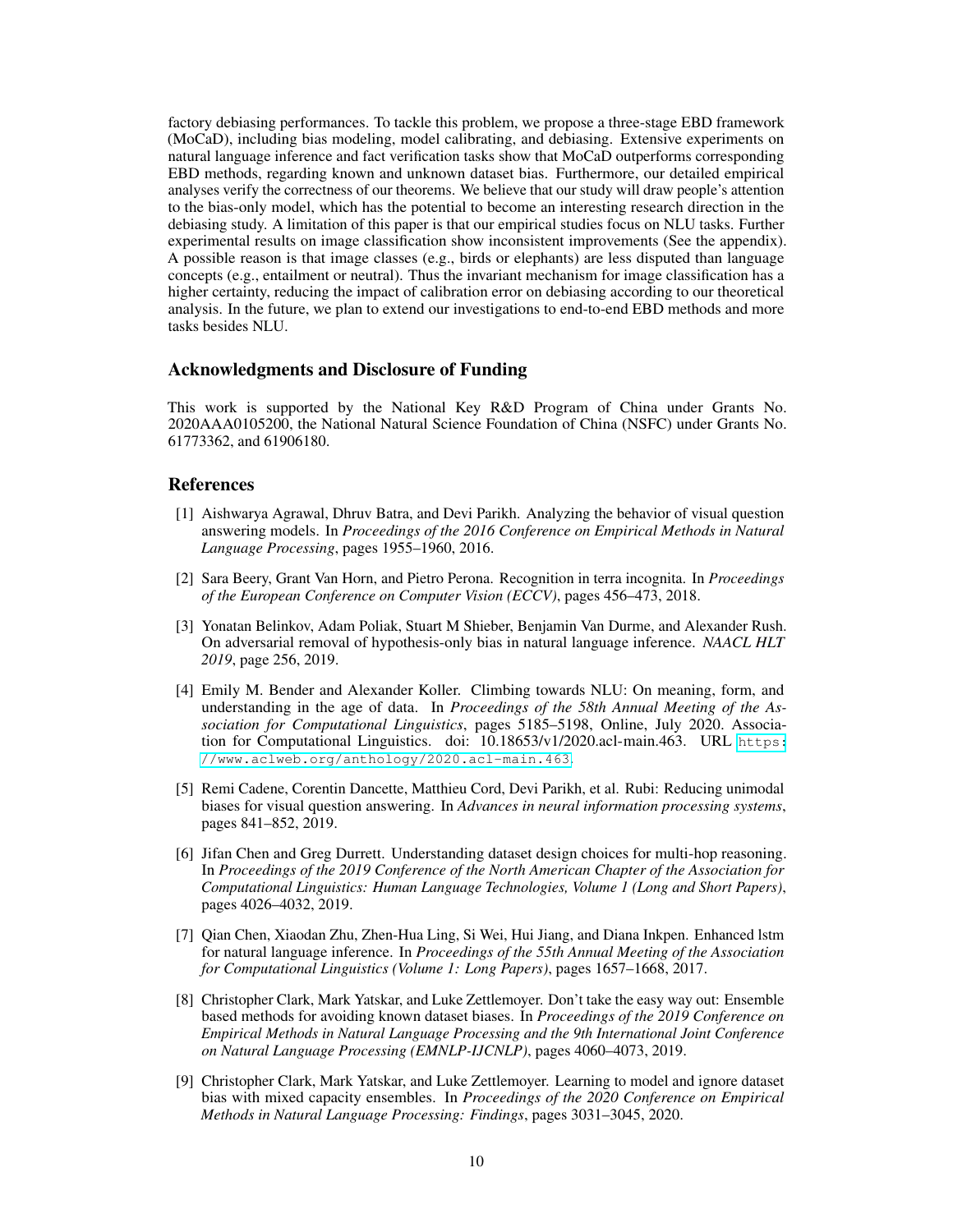- <span id="page-10-0"></span>[10] Jacob Devlin, Ming-Wei Chang, Kenton Lee, and Kristina Toutanova. Bert: Pre-training of deep bidirectional transformers for language understanding. In *Proceedings of the 2019 Conference of the North American Chapter of the Association for Computational Linguistics: Human Language Technologies, Volume 1 (Long and Short Papers)*, pages 4171–4186, 2019.
- <span id="page-10-3"></span>[11] Robert Geirhos, Patricia Rubisch, Claudio Michaelis, Matthias Bethge, Felix A Wichmann, and Wieland Brendel. Imagenet-trained cnns are biased towards texture; increasing shape bias improves accuracy and robustness. In *ICLR*, 2019.
- <span id="page-10-7"></span>[12] Chuan Guo, Geoff Pleiss, Yu Sun, and Kilian Q Weinberger. On calibration of modern neural networks. *arXiv preprint arXiv:1706.04599*, 2017.
- <span id="page-10-9"></span>[13] Suchin Gururangan, Swabha Swayamdipta, Omer Levy, Roy Schwartz, Samuel Bowman, and Noah A Smith. Annotation artifacts in natural language inference data. In *Proceedings of the 2018 Conference of the North American Chapter of the Association for Computational Linguistics: Human Language Technologies, Volume 2 (Short Papers)*, pages 107–112, 2018.
- <span id="page-10-12"></span>[14] T. Hastie, R. Tibshirani, and J.H. Friedman. *The Elements of Statistical Learning: Data Mining, Inference, and Prediction*. Springer series in statistics. Springer, 2009. ISBN 9780387848846. URL <https://books.google.com.hk/books?id=eBSgoAEACAAJ>.
- <span id="page-10-5"></span>[15] He He, Sheng Zha, and Haohan Wang. Unlearn dataset bias in natural language inference by fitting the residual. In *Proceedings of the 2nd Workshop on Deep Learning Approaches for Low-Resource NLP (DeepLo 2019)*, pages 132–142, Hong Kong, China, November 2019. Association for Computational Linguistics. doi: 10.18653/v1/D19-6115. URL [https://www.](https://www.aclweb.org/anthology/D19-6115) [aclweb.org/anthology/D19-6115](https://www.aclweb.org/anthology/D19-6115).
- <span id="page-10-1"></span>[16] Kaiming He, Xiangyu Zhang, Shaoqing Ren, and Jian Sun. Delving deep into rectifiers: Surpassing human-level performance on imagenet classification. In *Proceedings of the IEEE international conference on computer vision*, pages 1026–1034, 2015.
- <span id="page-10-2"></span>[17] Kaiming He, Xiangyu Zhang, Shaoqing Ren, and Jian Sun. Deep residual learning for image recognition. In *Proceedings of the IEEE conference on computer vision and pattern recognition*, pages 770–778, 2016.
- <span id="page-10-10"></span>[18] Divyansh Kaushik and Zachary C Lipton. How much reading does reading comprehension require? a critical investigation of popular benchmarks. In *Proceedings of the 2018 Conference on Empirical Methods in Natural Language Processing*, pages 5010–5015, 2018.
- <span id="page-10-8"></span>[19] Meelis Kull, Miquel Perello Nieto, Markus Kängsepp, Telmo Silva Filho, Hao Song, and Peter Flach. Beyond temperature scaling: Obtaining well-calibrated multi-class probabilities with dirichlet calibration. In *Advances in neural information processing systems*, pages 12316–12326, 2019.
- <span id="page-10-13"></span>[20] Balaji Lakshminarayanan, Alexander Pritzel, and Charles Blundell. Simple and scalable predictive uncertainty estimation using deep ensembles. In I. Guyon, U. V. Luxburg, S. Bengio, H. Wallach, R. Fergus, S. Vishwanathan, and R. Garnett, editors, *Advances in Neural Information Processing Systems*, volume 30, pages 6402–6413. Curran Associates, Inc., 2017. URL [https://proceedings.neurips.cc/paper/2017/file/](https://proceedings.neurips.cc/paper/2017/file/9ef2ed4b7fd2c810847ffa5fa85bce38-Paper.pdf) [9ef2ed4b7fd2c810847ffa5fa85bce38-Paper.pdf](https://proceedings.neurips.cc/paper/2017/file/9ef2ed4b7fd2c810847ffa5fa85bce38-Paper.pdf).
- <span id="page-10-11"></span>[21] Tianyu Liu, Zheng Xin, Baobao Chang, and Zhifang Sui. Hyponli: Exploring the artificial patterns of hypothesis-only bias in natural language inference. In *Proceedings of The 12th Language Resources and Evaluation Conference*, pages 6852–6860, 2020.
- <span id="page-10-6"></span>[22] Rabeeh Karimi Mahabadi, Yonatan Belinkov, and James Henderson. End-to-end bias mitigation by modelling biases in corpora. In *Annual Meeting of the Association for Computational Linguistics*, 2020.
- <span id="page-10-4"></span>[23] Tom McCoy, Ellie Pavlick, and Tal Linzen. Right for the wrong reasons: Diagnosing syntactic heuristics in natural language inference. In *Proceedings of the 57th Annual Meeting of the Association for Computational Linguistics*, pages 3428–3448, 2019.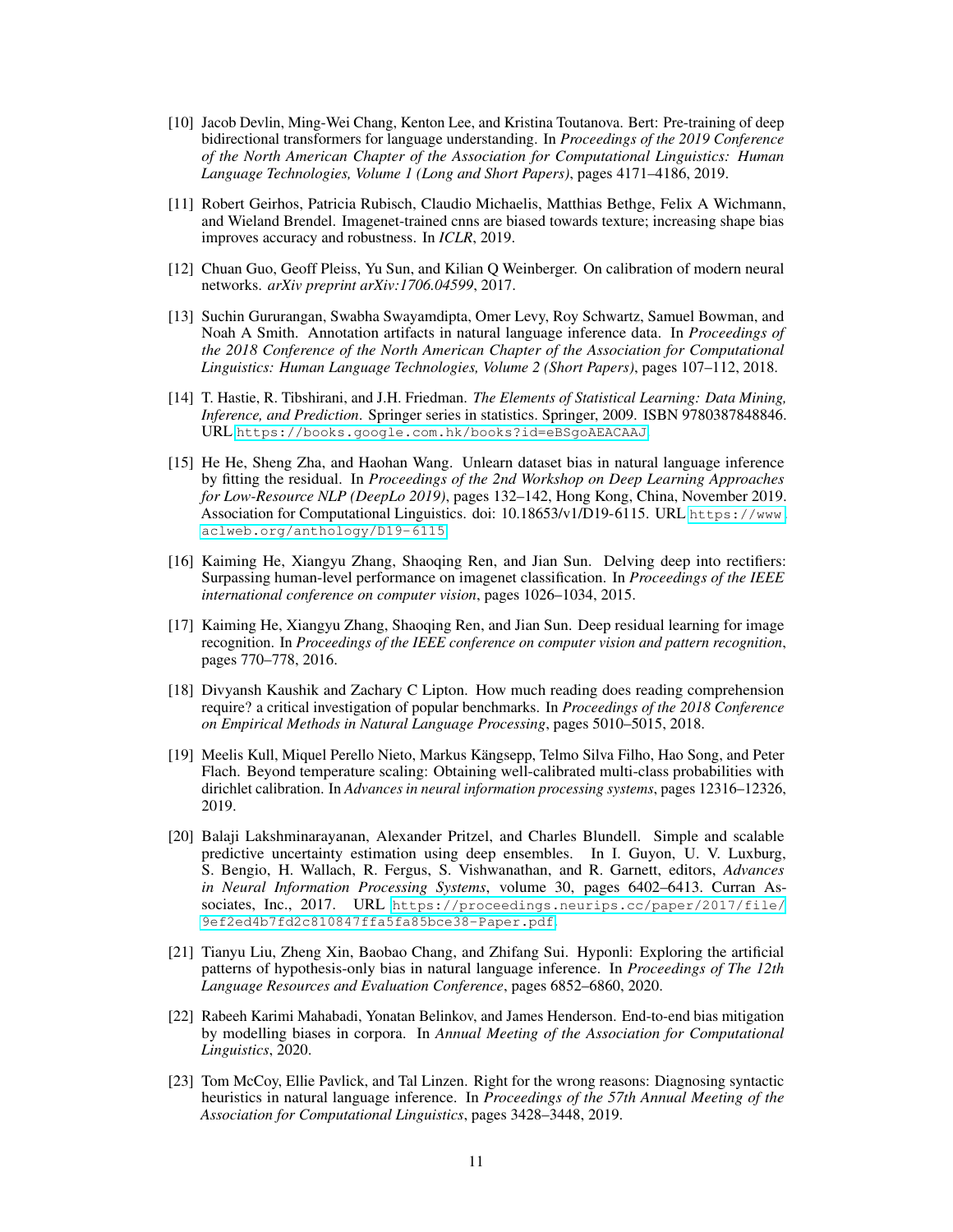- <span id="page-11-6"></span>[24] Sewon Min, Eric Wallace, Sameer Singh, Matt Gardner, Hannaneh Hajishirzi, and Luke Zettlemoyer. Compositional questions do not necessitate multi-hop reasoning. In *Proceedings of the 57th Annual Meeting of the Association for Computational Linguistics*, pages 4249–4257, 2019.
- <span id="page-11-8"></span>[25] Yixin Nie, Xiang Zhou, and Mohit Bansal. What can we learn from collective human opinions on natural language inference data? In *Proceedings of the 2020 Conference on Empirical Methods in Natural Language Processing (EMNLP)*, pages 9131–9143, 2020.
- <span id="page-11-7"></span>[26] Ellie Pavlick and Tom Kwiatkowski. Inherent disagreements in human textual inferences. *Transactions of the Association for Computational Linguistics*, 7:677–694, 2019.
- <span id="page-11-5"></span>[27] Adam Poliak, Jason Naradowsky, Aparajita Haldar, Rachel Rudinger, and Benjamin Van Durme. Hypothesis only baselines in natural language inference. In *Proceedings of the Seventh Joint Conference on Lexical and Computational Semantics*, pages 180–191, 2018.
- <span id="page-11-0"></span>[28] Alec Radford, Karthik Narasimhan, Tim Salimans, and Ilya Sutskever. Improving language understanding by generative pre-training. 2018.
- <span id="page-11-10"></span>[29] Victor Sanh, Thomas Wolf, Yonatan Belinkov, and Alexander M Rush. Learning from others' mistakes: Avoiding dataset biases without modeling them. In *International Conference on Learning Representations*, 2021. URL <https://openreview.net/forum?id=Hf3qXoiNkR>.
- <span id="page-11-1"></span>[30] Tal Schuster, Darsh Shah, Yun Jie Serene Yeo, Daniel Roberto Filizzola Ortiz, Enrico Santus, and Regina Barzilay. Towards debiasing fact verification models. In *Proceedings of the 2019 Conference on Empirical Methods in Natural Language Processing and the 9th International Joint Conference on Natural Language Processing (EMNLP-IJCNLP)*, pages 3410–3416, 2019.
- <span id="page-11-13"></span>[31] James Thorne, Andreas Vlachos, Christos Christodoulopoulos, and Arpit Mittal. Fever: a large-scale dataset for fact extraction and verification. *arXiv preprint arXiv:1803.05355*, 2018.
- <span id="page-11-11"></span>[32] Sunil Thulasidasan, Gopinath Chennupati, Jeff A Bilmes, Tanmoy Bhattacharya, and Sarah Michalak. On mixup training: Improved calibration and predictive uncertainty for deep neural networks. In H. Wallach, H. Larochelle, A. Beygelzimer, F. d'Alché-Buc, E. Fox, and R. Garnett, editors, *Advances in Neural Information Processing Systems*, volume 32, pages 13888–13899. Curran Associates, Inc., 2019. URL [https://proceedings.neurips.cc/paper/2019/](https://proceedings.neurips.cc/paper/2019/file/36ad8b5f42db492827016448975cc22d-Paper.pdf) [file/36ad8b5f42db492827016448975cc22d-Paper.pdf](https://proceedings.neurips.cc/paper/2019/file/36ad8b5f42db492827016448975cc22d-Paper.pdf).
- <span id="page-11-2"></span>[33] A. Torralba and A. A. Efros. Unbiased look at dataset bias. In *CVPR 2011*, pages 1521–1528, 2011. doi: 10.1109/CVPR.2011.5995347.
- <span id="page-11-4"></span>[34] Prasetya Ajie Utama, Nafise Sadat Moosavi, and Iryna Gurevych. Mind the trade-off: Debiasing nlu models without degrading the in-distribution performance. *arXiv preprint arXiv:2005.00315*, 2020.
- <span id="page-11-9"></span>[35] Prasetya Ajie Utama, Nafise Sadat Moosavi, and Iryna Gurevych. Towards debiasing nlu models from unknown biases. In *Proceedings of the 2020 Conference on Empirical Methods in Natural Language Processing (EMNLP)*, pages 7597–7610, 2020.
- <span id="page-11-12"></span>[36] Juozas Vaicenavicius, David Widmann, Carl Andersson, Fredrik Lindsten, Jacob Roll, and Thomas Schön. Evaluating model calibration in classification. In Kamalika Chaudhuri and Masashi Sugiyama, editors, *Proceedings of Machine Learning Research*, volume 89 of *Proceedings of Machine Learning Research*, pages 3459–3467. PMLR, 16–18 Apr 2019. URL <http://proceedings.mlr.press/v89/vaicenavicius19a.html>.
- <span id="page-11-14"></span>[37] Adina Williams, Nikita Nangia, and Samuel Bowman. A broad-coverage challenge corpus for sentence understanding through inference. In *Proceedings of the 2018 Conference of the North American Chapter of the Association for Computational Linguistics: Human Language Technologies, Volume 1 (Long Papers)*, pages 1112–1122, 2018.
- <span id="page-11-3"></span>[38] Rowan Zellers, Ari Holtzman, Yonatan Bisk, Ali Farhadi, and Yejin Choi. Hellaswag: Can a machine really finish your sentence? In *Proceedings of the 57th Annual Meeting of the Association for Computational Linguistics*, pages 4791–4800, 2019.